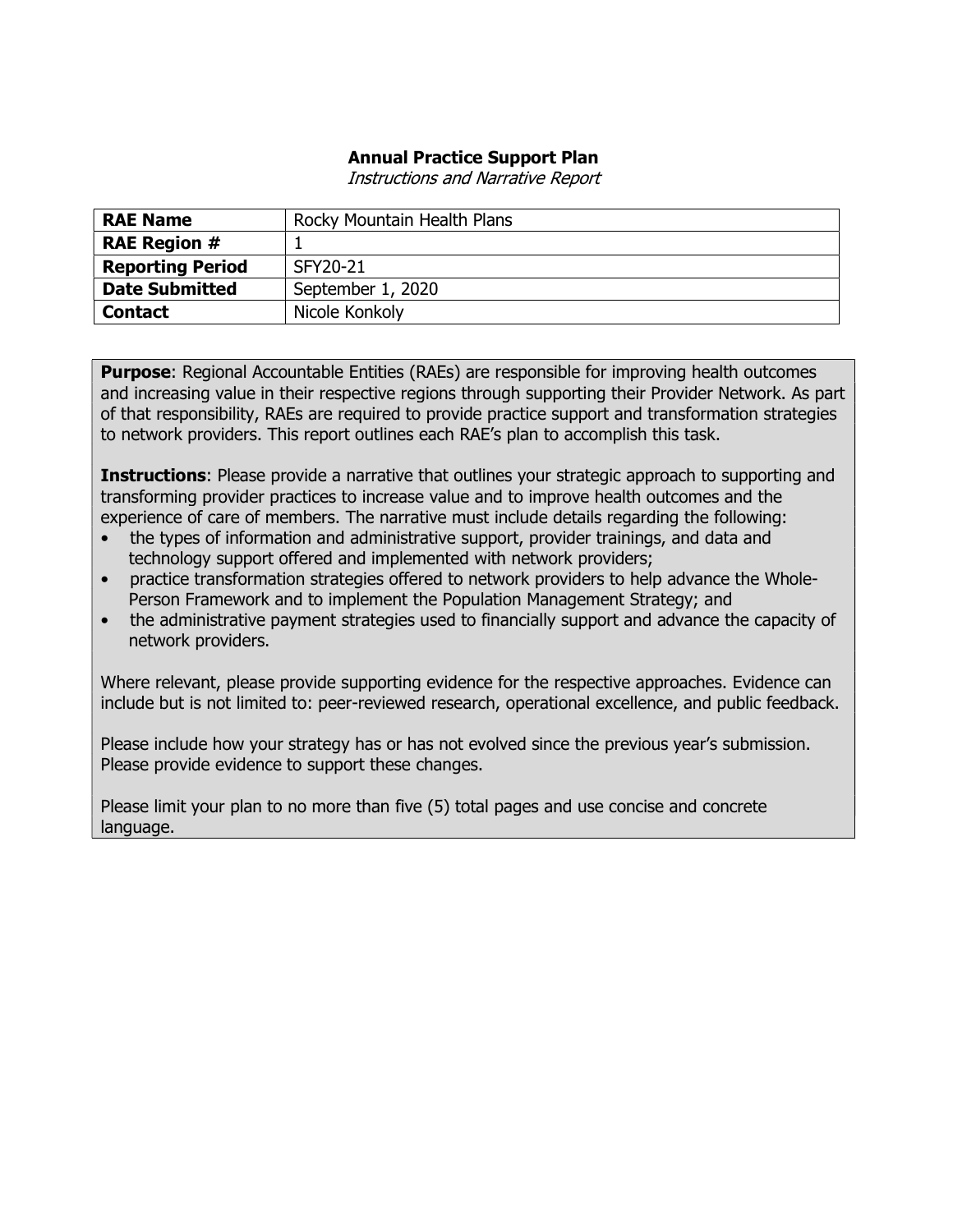# Practice Support Plan Narrative

**Instructions:** Please provide a narrative that outlines your strategic approach to supporting and transforming provider practices to increase value and to improve health outcomes and the experience of care of members. This narrative must include the details outlined above.

## Types of information and administrative support, provider trainings, and data and technology support offered and implemented with network providers

Rocky Mountain Health Plans (RMHP) offers providers information and resources about the RAE in the Provider Resources section of our website, rmhp.org.

RMHP developed a comprehensive manual for Primary Care Medical Providers (PCMPs) called the RAE Resource Guide. The guide is designed to help providers understand the RAE and promote successful delivery of health care services to Region 1 Members. RMHP updates this guide at least annually, informed by new information and feedback from providers.

RMHP offers information to providers on pertinent and timely topics. Most recently, RMHP recently developed a Telehealth Toolkit for practices, designed to assist practices in either beginning or sustaining telehealth. Topics covered include engaging patients in telehealth, gathering informed consent, designing workflows, assessing pros and cons of various vendors, using data to drive success, and payment and regulation changes, especially those impacted by COVID-19.

RMHP offers helpful information and self-management tools for practices participating in the Accountable Care Collaborative. RMHP posts current clinical practice guidelines on the RMHP website at https://www.rmhp.org/learning-center/helpful-resources/quality-improvement.

RMHP offers the following trainings to the RMHP provider network:

- Colorado Medicaid eligibility and application processes: RMHP is developing a webinar-based training on Medicaid eligibility and application processes that will be accessible online.
- Medicaid benefits: RMHP is developing a webinar-based training on Medicaid benefits that will be accessible online.
- Access to Care standards: RMHP is developing a webinar-based training on access to care standards that will be accessible online
- EPSDT: RMHP offers webinar-based trainings on EPSDT coding and billing, the comprehensive EPSDT benefit, and best practices for supporting families to obtain timely preventive care for children. The trainings are presented in a 30-minute webinar format and are accessible online on the Provider Training webpage on the RMHP website.
- RMHP's Population Management Strategic Plan: RMHP provides information on our Population Health Management Plan at forums including Region 1 Regional PIAC meetings and Accountable Health Communities Model (AHCM) community meetings.
- Use and proper submission of COMPASS data or the current Colorado Office of Behavioral Health's data collection tool for mental health and substance use disorders: RMHP is participating in the development and deployment of the COMPASS tool to make data collection simple while meeting state and federal guidelines.
- Cultural responsiveness:
	- o Bridges Out of Poverty and Bridges to Health and Healthcare
	- o Disability Competent Care
	- o Affirming Care for Lesbian, Gay, Bisexual, Transgender, Queer and Questioning (LGBTQ+) Individuals (in development with planned dates in Fall 2020)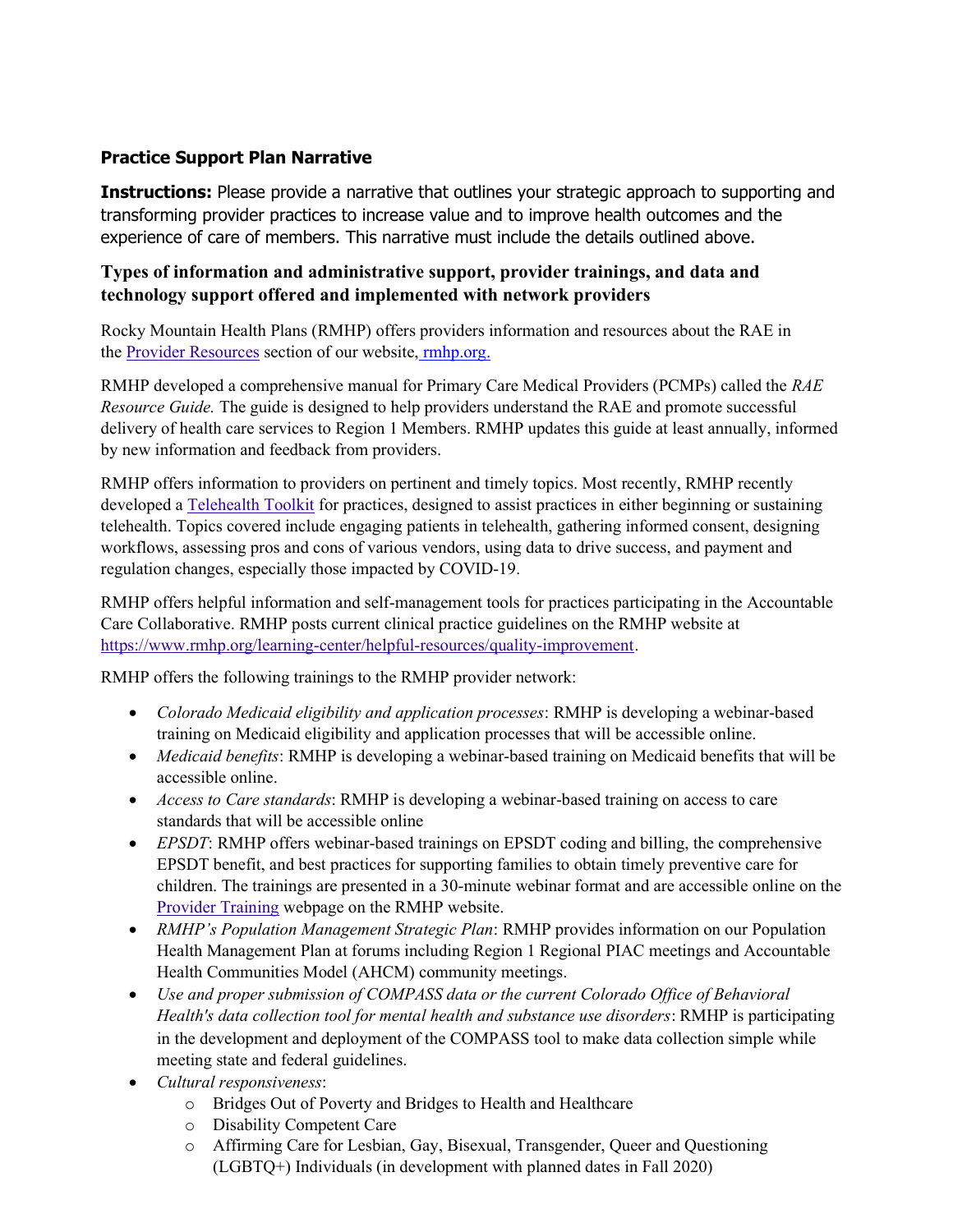- Member rights, Grievances, and Appeals: RMHP will incorporate information on Member rights, grievances, and appeals in our training on Medicaid benefits, which will be offered via webinar and accessible online.
- Quality improvement initiatives, including those to address population health: Quality improvement initiatives and Key Performance Indicators (KPIs) are a standing agenda item at our quarterly Regional Performance Improvement Advisory Committee (PIAC) meetings, and our initiatives around social determinants of health are routinely discussed at Accountable Health Communities Model (AHCM) meetings. Quality improvement initiatives are also addressed through RMHP's Practice Transformation programs, newsletters, and learning collaboratives. In addition, RMHP has developed one-page handouts that include embedded resources, interventions, and data tips, on each of the KPIs to distribute to practice staff at learning events. The goal of the handouts is to enable practice staff to understand the KPIs, describe how their practice's performance on KPIs affects their payment, and provide practice-level interventions that would improve the measures.
- Principles of recovery and psychiatric rehabilitation: RMHP is developing a training for providers that will include principles of recovery and psychiatric rehabilitation.
- *Trauma-informed care*: RMHP is offering a webinar-based series on trauma-informed care, with seven unique topics/sessions, facilitated by Dr. Mike Barnes. The series is available to all physical and behavioral health providers, including crisis providers, as well as non-clinical staff members. The webinars occur every other month throughout 2020 and into the beginning of 2021.
- Other trainings identified in consultation with the Department:
	- o Mental health treatment for individuals with a brain injury, facilitated by the Brain Injury Alliance of Colorado
	- o Screening, Brief Intervention and Referral to Treatment (SBIRT), facilitated by Peer Assistance Services

RMHP offers the following data and technology support to the RMHP provider network:

- Alternative Payment Model (APM): RMHP supports PCMPs in the Region 1 network that are participating in the Department's Alternative Payment Model (APM) in a number of ways, including collecting claims and structural measures. RMHP is also supporting Region 1 PCMPs in gaining access to the Colorado Data Analytics Portal (CDAP) so that they can download their member level detail for the APM measures. Each APM eligible practice in RAE Region 1 is assigned an RMHP Quality Improvement Advisor (QIA) and Clinical Informaticist (CI) that provides regular providing support.
- Attribution: RMHP provides PCMPs with a monthly report detailing their RAE member attribution panel. There are two tabs on the report:
	- o Practice Summary: Summary of attributed RAE members by aid category and payment tier and corresponding per member per month payment information

o Patient List: RAE member information, which can be used for outreach purposes RMHP Prime practices receive Prime member attribution information via monthly RMHP Prime practice reports. RMHP shares the reports with practices through a secure file sharing platform called ECG Quick Connect. Practices can download the report from ECG Quick Connect at their convenience within a designated timeframe. RMHP provides support to practices that are new to using the ECG Quick Connect platform so that they can quickly and easily access their reports.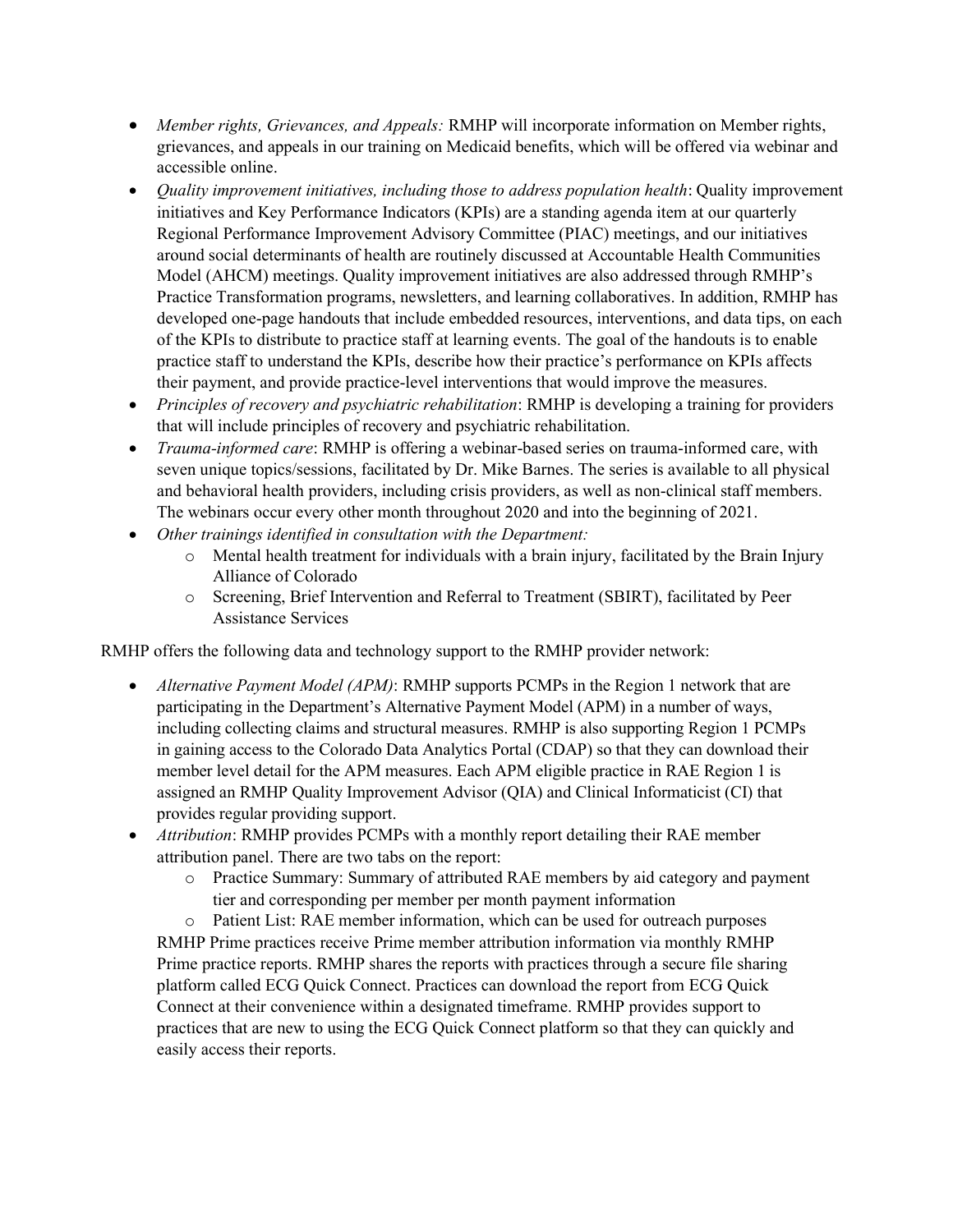

- Behavioral Health Incentive Program: RMHP is actively engaged with the behavioral health provider network around the incentive measures and offers provider support and education about quality improvement processes as well as structured data to assist providers in prioritizing data-informed work within their practices, clinics and centers. RMHP also supports the network in performance outcomes by looking to the providers for input and feedback about the tiered model and incentive payments.
- Key Performance Indicators: RMHP helps practices access and understand the Key Performance Indicator (KPI) data available on the Colorado Data Analytics Portal (CDAP). RMHP has developed a CDAP Toolkit for practices that is nearly ready for publication. The toolkit is designed to help practices understand how to leverage the population and performance information available on the CDAP. In addition, RMHP produces quarterly KPI reports in Excel format for PCMPs that detail the KPIs met that quarter and the practice's payment based upon the KPI performance, the practice's tier in RMHP's value-based payment model and the practice's Member attribution panel. RMHP shares these reports with practices through ECG Quick Connect (described above).

## Practice transformation strategies offered to network providers to help advance the Whole-Person Framework and to implement the Population Management Strategy

The Practice Transformation (PT) Team at Rocky Mountain Health Plans (RMHP) has partnered with practices located in the Western half of the State of Colorado for over a decade, to develop a community of advanced practices by fostering quality improvement at the practice level between physicians and patients with a focus on team-based, patient-centered primary care. A state-of-the-art practice transformation approach is integrated into the medical neighborhood through the implementation of care management and care coordination processes, and engagement of both primary and specialty practices.

Practices are engaged in a stair-step trajectory of advancing curriculums based on Bodenheimer's The 10 Building Blocks of High-Performing Primary Care<sup>1</sup>which are incorporated in program curriculum. Additionally, data evaluation and analysis is used throughout all programs. This allows practices to monitor their program performance and make program changes based on measured outcomes. Value

<sup>&</sup>lt;sup>1</sup> Bodenheimer, T., Ghorob, A., Willard-Grace, R., & Grumbach, K. (2014). The 10 building blocks of high-performing primary care. Annals of Family Medicine. Retrieved 7 June 2016, from: http://www.annfammed.org/content/12/2/166.full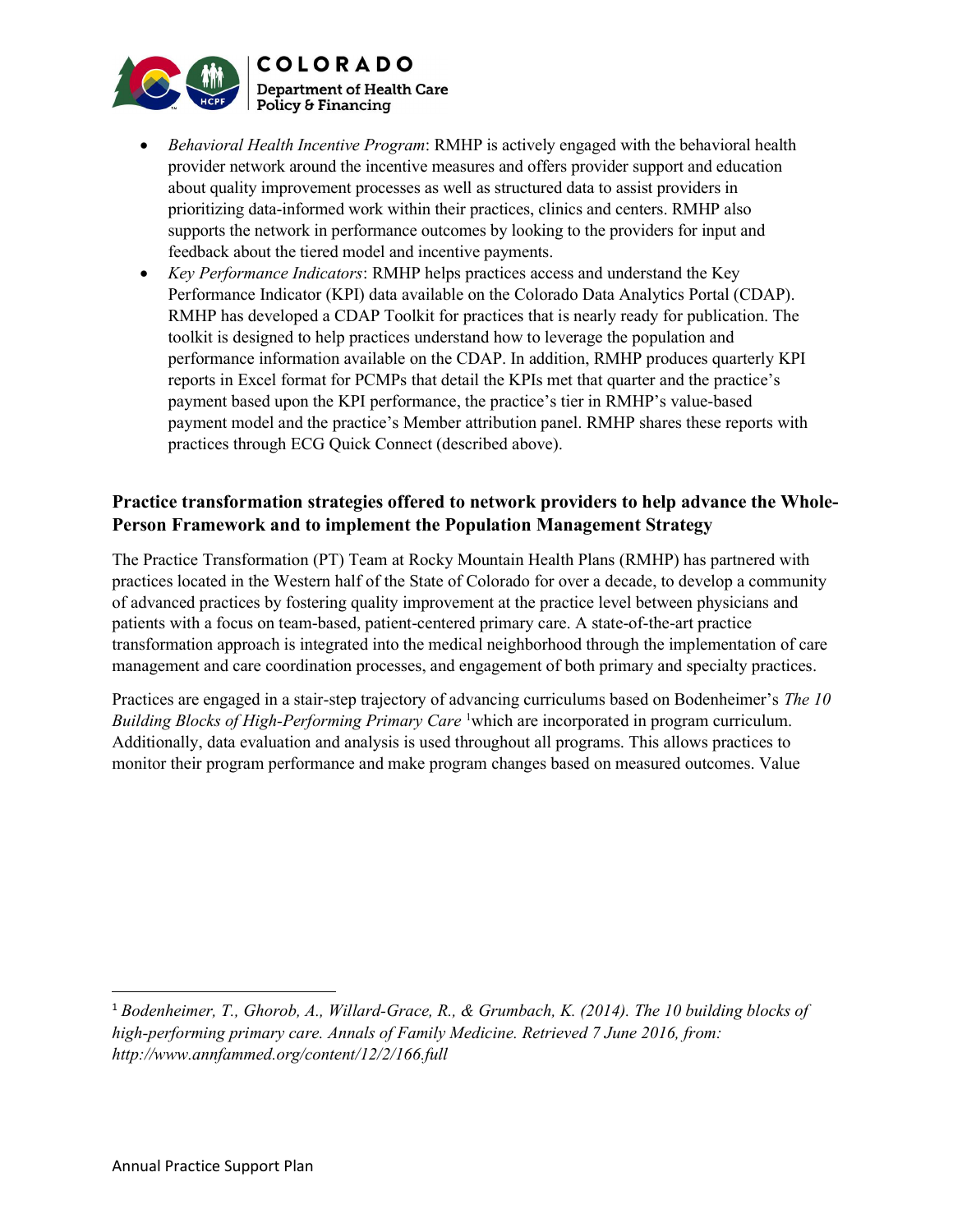



measurements include practice reported and actionable quality metrics, patient experience, and total cost of care. There is a strong focus on the advanced use of health care information technology.

One element of practice transformation includes comprehensive care that extends beyond traditional medical services and accounts for various needs along the biopsychosocial spectrum. RMHP's Practice Transformation Team offers a variety of structured and unstructured ways to support practices in developing models of integrated behavioral health that are clinically, operationally, and financially sustainable.

The following examples exemplify how RMHP's practice support efforts align with the population management strategy and whole-person

framework:

- The PT team's Integrated Behavioral Health Advisor (IBHA) worked with a practice to expand upon their team based care strategy. The IBHA consulted with the practice team to establish workflows and processes around warm-hands offs, daily huddles, screening tools, and tracking measurable outcomes. Additionally, the practice and the IBHA focused heavily on bridging the gap between medical and behavioral health documentation requirements.
- A Quality Improvement Advisor (QIA) from the PT team provided consultative support to a newly formed primary care practice. The practice and the QIA collaboratively developed a strategic plan to incorporate care management services in the clinic. The care management program is successfully embedded and the practice is conducting transitional care management services with patients who have recently been discharged from the hospital or have had an ED visit. In addition, the practice has fully implemented a chronic care management (CCM) program. The practice and QIA are now focused on incorporating the care plan into their electronic health record in an actionable way.

Participation in Practice Transformation programs allows practices the opportunity to test, prepare for, and implement payment reform opportunities. Specific attention and action in the program offerings focus on the three components of the Institute for Healthcare Improvements Triple Aim2 as well as Bodenheimer's and Sinsky's<sub>3</sub> fourth aim, provider satisfaction: Improve the health of the population Enhance the patient experience of care (including quality, access, and reliability) Control the per capita cost of care Improve provider / clinician job satisfaction.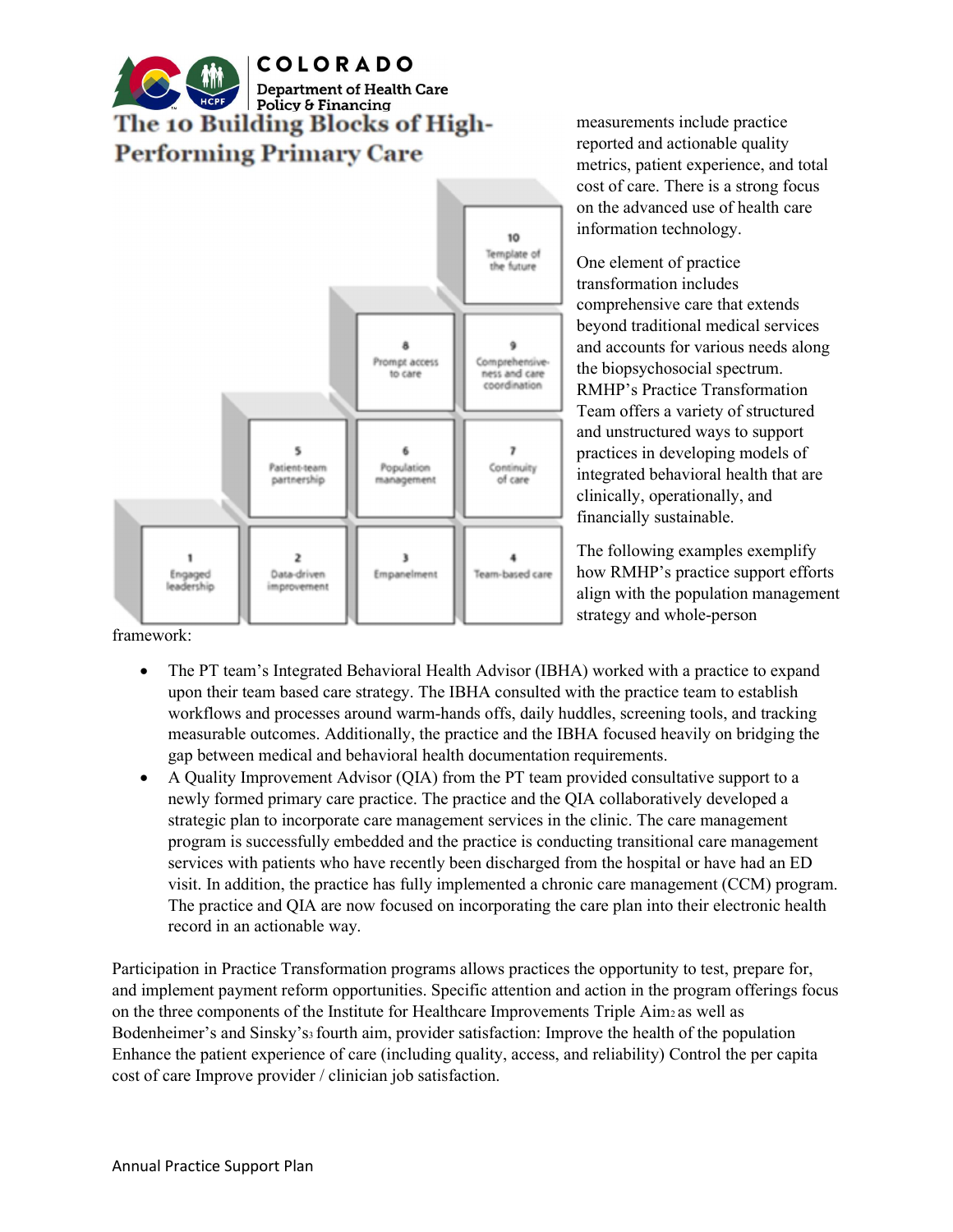

**Department of Health Care** Policy & Financing

Practices participating in the Practice Transformation program offerings are provided educational support which is uniquely tailored to meet the needs and learning goals of the practice. This is accomplished by using a variety of techniques including: face to face coaching, webinars, learning collaboratives, newsletters, eCQM toolkits, RMHP podcasts and modules.

RMHP has a Medical Loss Ross Ratio (MLR) Quality Program in place for RMHP Prime. The PT team will use the same approach in SFY 20-21 that was used in SFY 19-20. The MLR metrics have been updated for SFY 20-21 to include: CQM 137: Initiation and Engagement of Alcohol and Other Drug Dependence Treatment, Health and Housing Initiatives, and Emergency Department (ED) Utilization Reduction. The PT team collects CQM data quarterly to provide validation and consultative services to practices to help improve their performance on applicable metrics. RMHP also provides toolkits to practices that are specific to the CQMs included in the MLR measures list. The toolkits include measure specifications as well as suggestions on implementing standardized workflows that support the measure.

In addition, RMHP develops and disseminates PAM (Patient Activation Measure) monthly reports – that are inclusive of ED utilization rates – to Prime practices for quality improvement purposes. Upon review of these reports, practices may be encouraged to initiate quality improvement projects in relation to their performance on the metrics. RMHP will provide reporting at a systems level for the implementation of the Health and Housing Initiatives MLR metric.

## Administrative payment strategies used to financially support and advance the capacity of network providers

RMHP utilizes payment strategies that incentivize best practices and increased capacity in both our Behavioral Health and Physical Health Networks. In our behavioral health model, the four Community Mental Health Centers (CMHCs) in Region 1 are paid on a per member per month (PMPM) capitated basis for most outpatient services. Each center is assigned a catchment area in which they receive monthly capitation payments for the patients in that area. The centers are then subject to a risk corridor for fee-forservice payments made to independent behavioral health providers. As a result, the centers are incentivized to increase their capacity, treat patients, and reduce avoidable costs.

For the physical health network RMHP utilizes two basic payment models, one for the RMHP Prime Network and one for the RAE non-Prime network in which RMHP is not the payer.

- For RMHP Prime, RMHP reimburses PCMP providers through a global payment for all evaluation and management (E&M) services. This creates an incentive to increase capacity and increase their attribution under RMHP's methodology. Additionally, practices' monthly global payments are risk adjusted in order to direct more financial support to practices that are caring for more complex patients. RMHP's attribution model is based upon evidence of a meaningful relationship between the Member and the provider, which includes claim experience or a Patient Choice Form. A Patient Choice Form is a document that must be signed by both the patient and the practice acknowledging that they are in a meaningful PCMP relationship. Attribution must be continuously re-established in order for the practice to continue receiving the global payments.
- In the non-Prime RAE physical health network, practices receive a variable PMPM for the purpose of providing resources to improve practice performance and expand capacity. The network is tiered based upon the practice's performance in those areas. The highest level of PMPM payment is reserved for those practices that are performing at a high level and are open to new Medicaid patients. Additionally, practices at the highest tiers of the network can be eligible